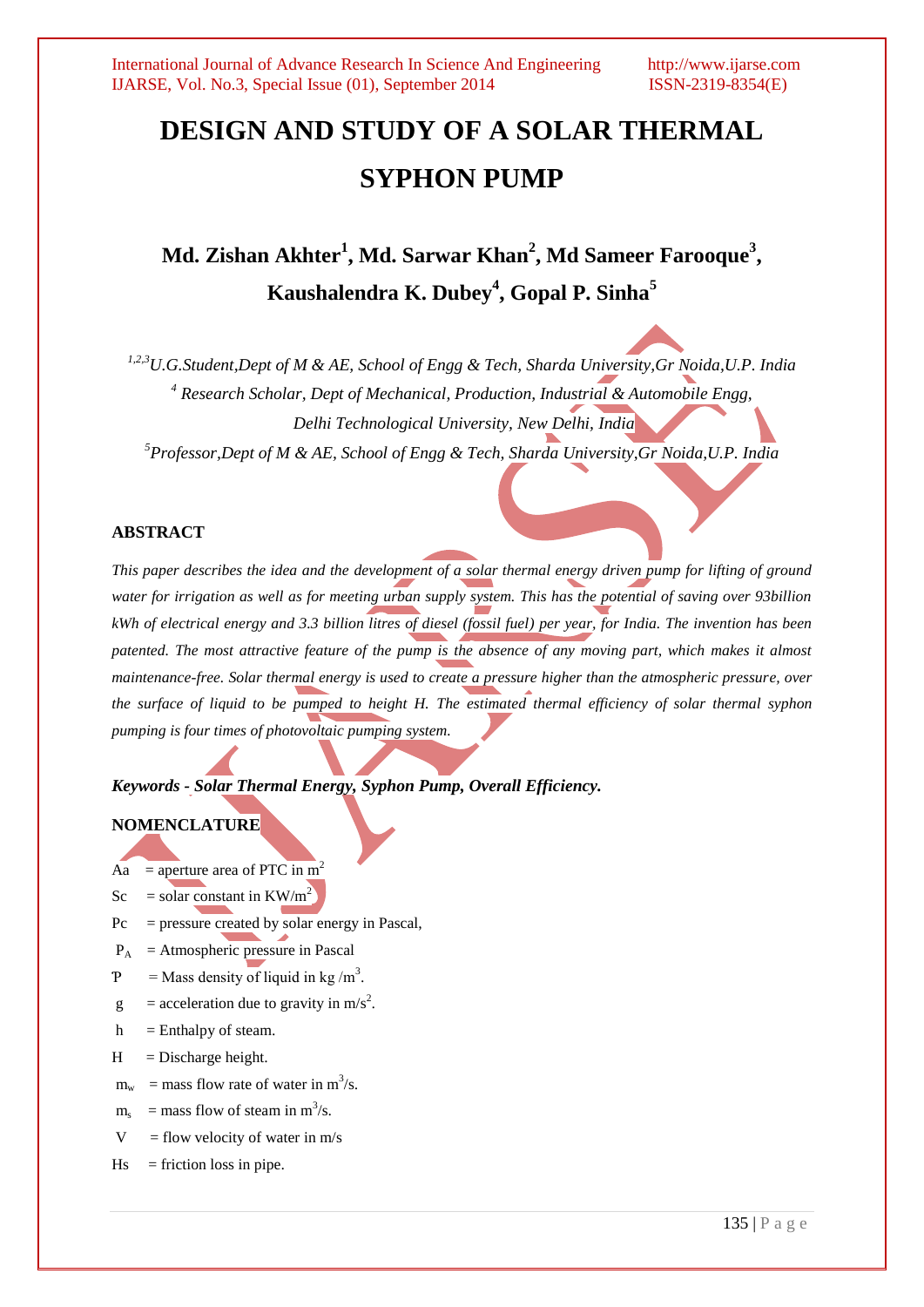- $\phi$  = Latitude angle of location where system is installed in degree
- $\beta$  = Inclination angle of PTC system from horizontal in degree.
- $r_r =$  Rim Radius in meter.
- $\Phi_r$  $=$  Rim Angle in degree
- $f = Focal Distance in meter.$
- $h_p$  = Parabolic Height in meter.
- $D =$  Receiver or Boiler Diameter in meter.
- $C_R$  = Concentration Ratio
- $\Theta$  = Incidence Angle in degree.
- $\omega$  = Hour angle
- $\gamma$  = System Azimuth angle in degree
- $\delta$  = Solar Incidence angle in degree.
- $n =$  Total no of day in month measured from 1st January.
- $\Pi_{\text{opto-thermal}} = \text{Opto-Thermal efficiency of Sython system}$
- Ib = Solar Irradiation
- $q_u$  = Rate of use full energy in joule
- $U_L$  = heat loss co-efficient (W / m<sup>2</sup>k)
- $Tc$  = Receiver Temperature in <sup>0</sup>C
- $Tr$  = Mean Receiver Temperature in  ${}^{0}C$
- Ta = Ambient Temperature in  ${}^{0}C$
- $Rk = Thermal Resistance of Receiver or Boiler Tube)$
- Acond = Effective area of conduction in  $m<sup>2</sup>$
- $\epsilon$ r = Non selective absorber parameter.
- $\tau \alpha$  = Effective Transmission.
- Qgen = Heat generated from PTC.
- Qreq = Required Heat for steam generation.
- $\Pi$ <sub>thermo-syphon</sub> = Thermal Efficiency of system.
- $\Gamma$ o = Overall Efficiency.
- $\eta_{SPV} = \frac{SolarPhotovoltaic}{P}$  panel Efficiency.
- $\eta_{pump}$  = Irrigation pump Efficiency.
- $\eta_{\text{CC}}$  = Charge-Controller Efficiency.
- $\Pi_B$  = Battery Efficiency.
- $l =$ Length
- $b = Width$
- $t = Thickness$
- PTC=Parabolic Through Collector.
- STSP= Solar Thermal Syphon Pump.
- SPVP= Solar Photovoltaic Pump System.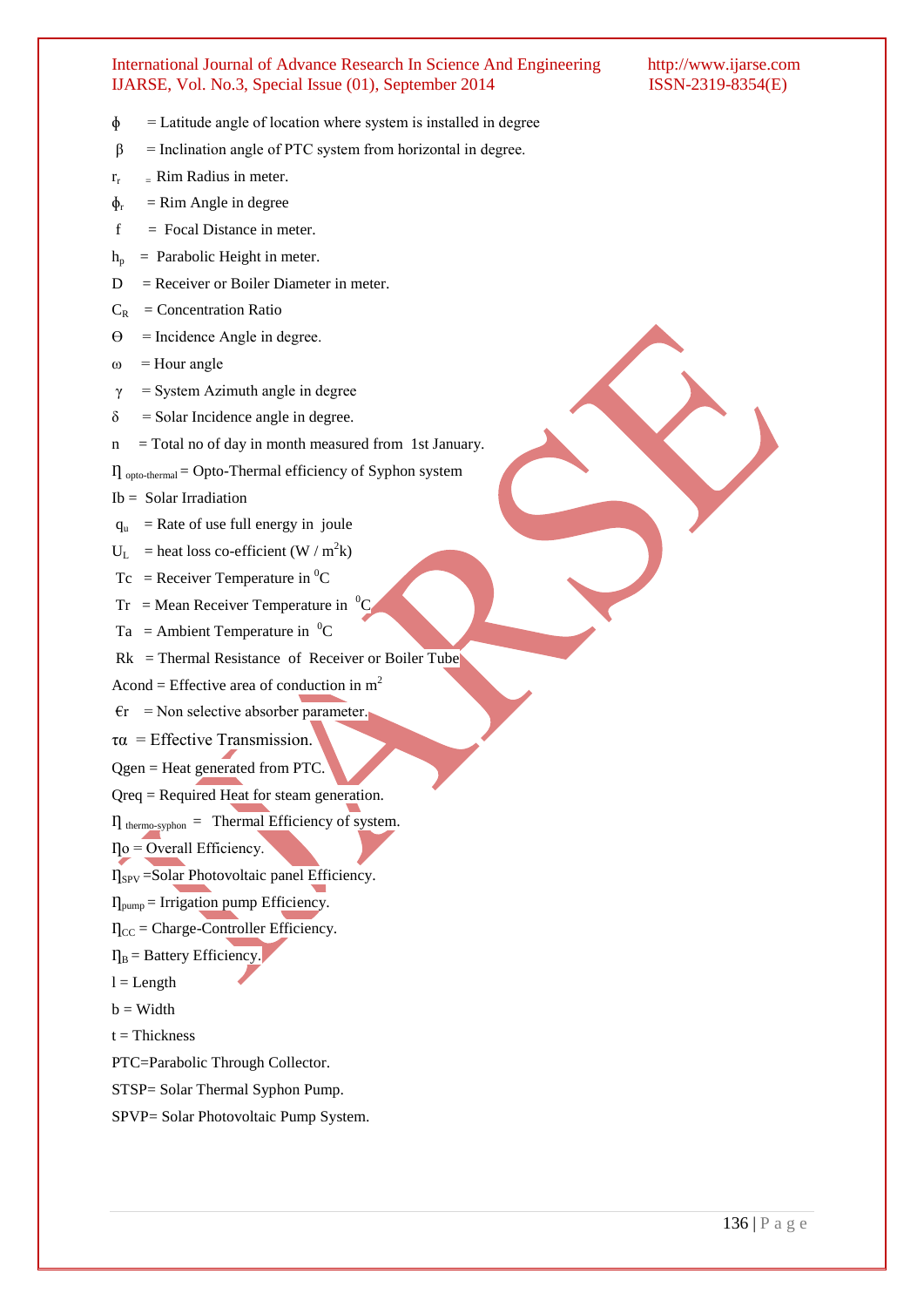### **I. INTRODUCTION.**

Most of the developing countries have large needs of irrigation for meeting their agricultural requirements for food-security. The drinking water requirement also necessitates lifting of ground water to a height ranging from 50 to 200 feet. This requires huge amount of energy which is currently supplied through electricity and fossil fuel based engines. For a country like India the energy consumed for lift irrigation has been 93225.28MU, (in the year  $2011$ ),1MU= 1M kWhr [6].In most of the cases the developing countries are endowed with rich solar energy. Some of it has been used for lift irrigation using photovoltaic panels electrically coupled to a conventional motor pump system, or Stirling cycle based engine coupled through a conventional pump. The potential number of SPV pumps is estimated at 70 million, with extending irrigation support to untapped markets [7]. This work reports the use of direct solar thermal energy for creating pumping action. The uniqueness of this development is that the pumping action requires no moving parts-reciprocating, rotating or expander action. Therefore there is no possibility of wear and tear or lubrication requirement or loss of energy due to friction between moving parts. Syphon action created by water vapour picked-up from the source, lifts the water from the reservoir through the delivery head. This is being demonstrated for the first time. The efficiency of the entire system is also high on account of no moving parts. An excellent review of the development of solar energy based pumps have been carried out by Y.Wong et al [11].The proposed thermosyphon pump is a high pressure steam forced pump where there is no limitation of a suction head of less than 34 feet of water, the delivery head is unlimited based on the concentration of solar energy and the aperture area requirement of the solar collector has been worked out in subsequent paragraphs.

A model has been fabricated for proving the concept. This model demonstrates lifting of water through a head of nearly 5 to 10 feet Fig.2, shows a sketch of the parabolic trough collector (PTC) used for concentrating the solar thermal energy.

In most of the developing countries are endowed with rich solar energy. Some of it has been used for lift irrigation using photovoltaic panels electrically coupled to a conventional pump, or Stirling cycle based engine coupled through a conventional pump. The potential number of SPV pumps is estimated at 70 million, with extending irrigation support to untapped markets [7]. Total cost (before subsidy) for installation and commissioning of SPV water pump system varies from Rs. 190,000 to 290,000 or even Rs. 450,000/-[8][9].Capital cost of a 1.8 kWp solar PV pump is about Rs. 0.3 million. The payback period of solar PV pump (without subsidy) replacing a diesel pump is about 9 years (at a cost of diesel is Rs. 32/litre) [12].Purohit evaluated the financial attractiveness of different renewable energy technologies for irrigation water pumping in India. He calculated the following unit costs for water for SVP pumping systems [10]. The unique part of this development is that the pumping action requires no moving parts, reciprocating or rotating and therefore there is no possibility of wear and tear or lubrication requirement. A model has been fabricated for proving the concept as shown in Fig.1a and Fig.1b. This model demonstrates lifting of water through a head of nearly 5 to 10 feet.

### **II. WORKING OF SOLAR THERMAL SYPHON PUMP.**

Solar Thermal Syphon pumping system (STSP) may be used to lift water from the ground or any liquid to a height without using any moving mechanical-part by pressurized steam through syphon action. The steam is generated by solar energy concentrator on a tube filled with the liquid. The concentration of solar energy can be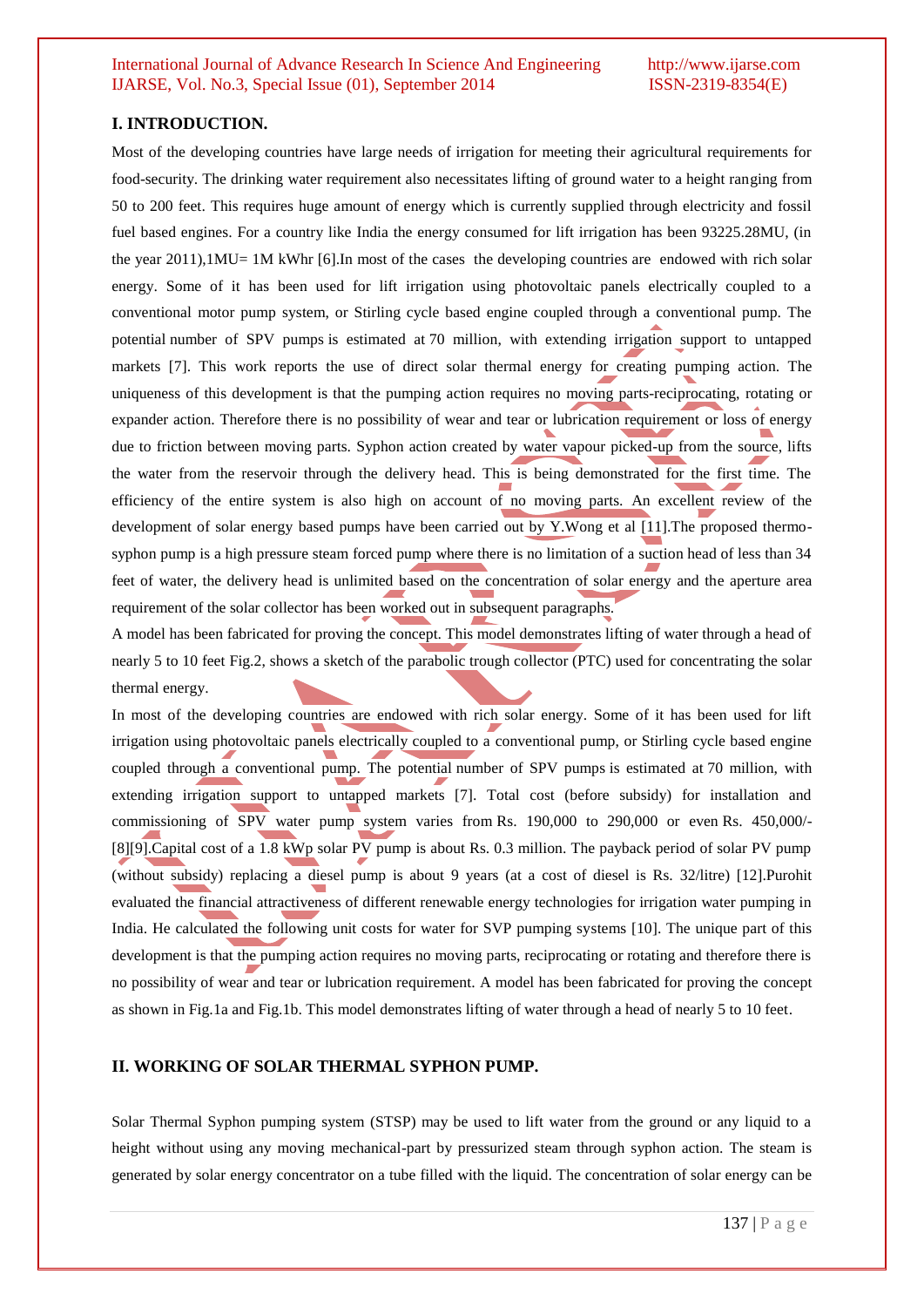achieved by parabolic trough collector (PTC) / concave / plane mirrors type solar concentrator or through Fresnel lenses based solar thermal system.

Water liquid enters into a boiler cell, through an inlet regulated by a float valve action, for maintaining a uniform level. Steam generated in the boiler flows through a perfectly insulated and sealed pipe into an enclosures connected to ground water to be pumped. The discharge pipe is dipped below the ground water. The pressurized steam lifts the water to the delivery head H, through a syphon action. The conversion of water in to steam at boiling temperature of water depends upon the thermal energy obtained from the area of PTC (Aperture Area of concentrator).The heat raise the temperature of boiler and water gets converts into steam. The water feeding pipe use some amount of steam pressure feeding water to the boiler [8]. Fig.1a and Fig.1b, show the model and working set up of the thermo-syphon pump. This system has been developed in mechanical



engineering department sharda university greater noida,u.p. state, India. Dimension of all parts of STSP listed in Table-1



**Fig. 1b: Working set up of Solar thermal Syphon Pump at Sharda University Greater Noida campus.**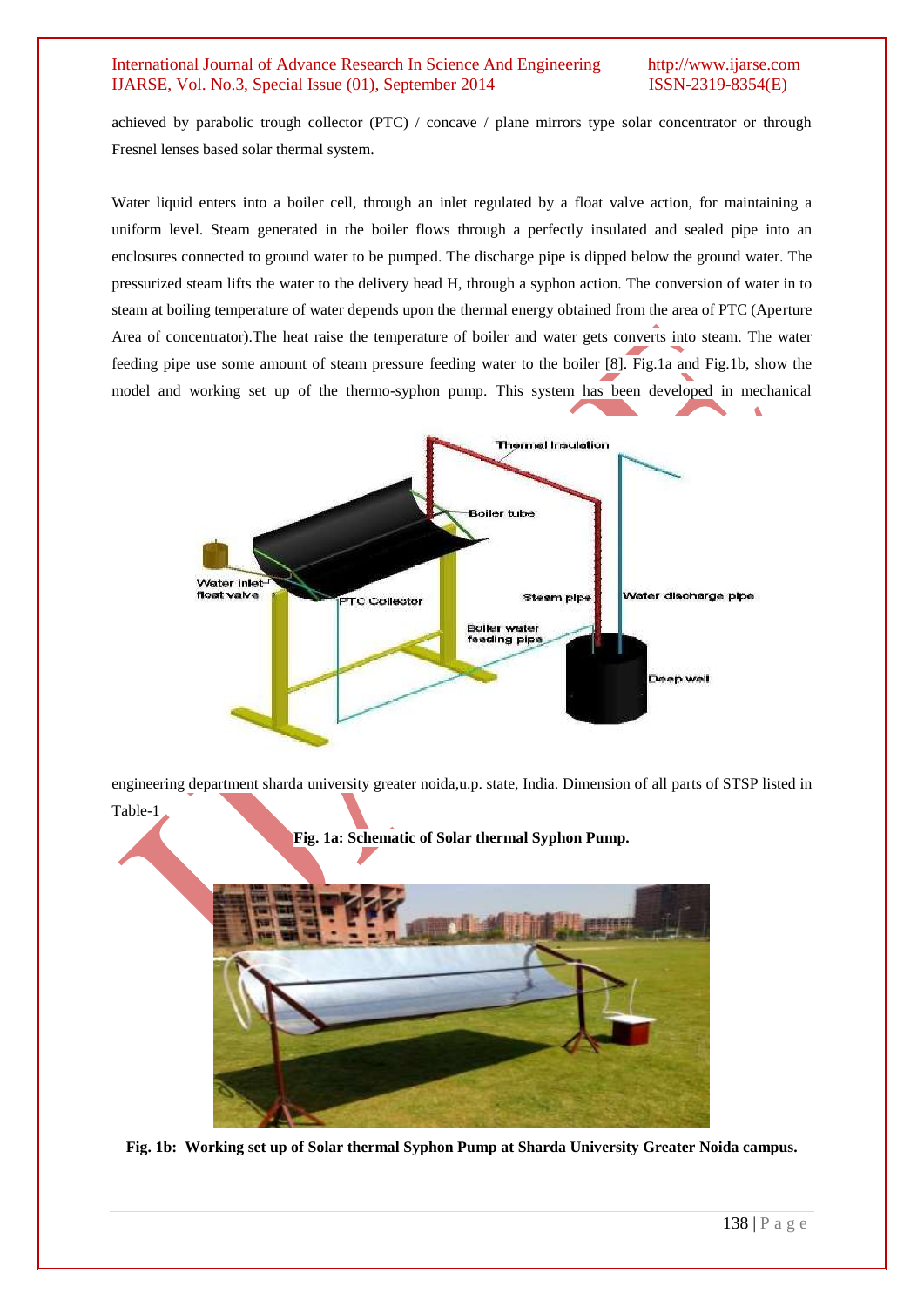### **III. PRINCIPLES OF THE SOLAR THERMAL SYPHON SYSTEM.**

The solar thermal syphon pump derives its pumping action by putting additional pressure on the surface of the liquid, to be lifted. This additional pressure is obtained using solar thermal energy in concentrated form. The concentrated solar thermal energy obtained by a parabolic trough collector (PTC) is given by [2]

Qgen = Aa Ib W…………………………………………………………………………..(1)

The useful solar gain by the collector  $\text{Ou} = \text{Aa}(\tau \alpha)$  Ib W

 $\tau\alpha$  = Effective Transmission

The head of lifted water or liquid is given by

 $H = (Pc - P_A)/\beta g$  meters . Where Pc is pressure created by solar energy in Pascal,  $\overline{P_A}$  is Atmospheric pressure in Pascal , $\beta$  is Mass density of liquid in kg/m<sup>3</sup> and g is acceleration due to gravity in m/s<sup>2</sup>.

### **3.1 Collection and concentration of solar thermal energy using PTC.**

For generating steam, whose pressure is used for pumping of liquid to a height, we require concentrated solar thermal energy for super heated high pressure steam at a high pressure. This is achieved by a PTC or a Fresnel lens or a combination of the two. The concentrated thermal energy obtained through PTC is given by Heat required for steam generation [4],

 $Q_{\text{required}} = m_{\text{water}} [Cp_{\text{water}} (T_{\text{boiling}} - T_{\text{ambient}}) + LH_{\text{water}}] + \mathcal{E}$  m steam [Cpsteam (Tsup –Tboiling) + LHvaporisation] KJ…………...................................…..(2) For system to work continuously Qgen >- Qreq………………………………………………………………………………………..(3) Boiling Temperature of water for the exerting the required steam pressure  $(T_{boiline})$  is directly taken from steam table corresponding to the pressure Pc.This heat can generate steam at a pressure Pc is given by Pressure required on water table for achieving the discharge head Pc = 10<sup>5</sup> + 10<sup>4</sup> H Pa……………………………………………………………………….……..(4) This pressure on the surface of the liquid can lift it by 'H' meter through syphon action is given by

H = (Pc - Pa)/ ƥg meter…………………………………………………………………….……...(5)

### **3.2 Estimation of specified head H and flow rate Q**.

Heat from PTC is mainly required to meet the heat loss occurring due to imperfect insulation and the temperature difference between the superheated steam and the ambient. It is given by,

Total energy in steam  $=$  Energy given to discharge

 $m_s h = m_w g H + \frac{1}{2} m_w v^2 + h s \dots$  (6) Conduction loss in pipe = Effective surface area for conduction (Acond) / thermal resistance  $(R_k)$ .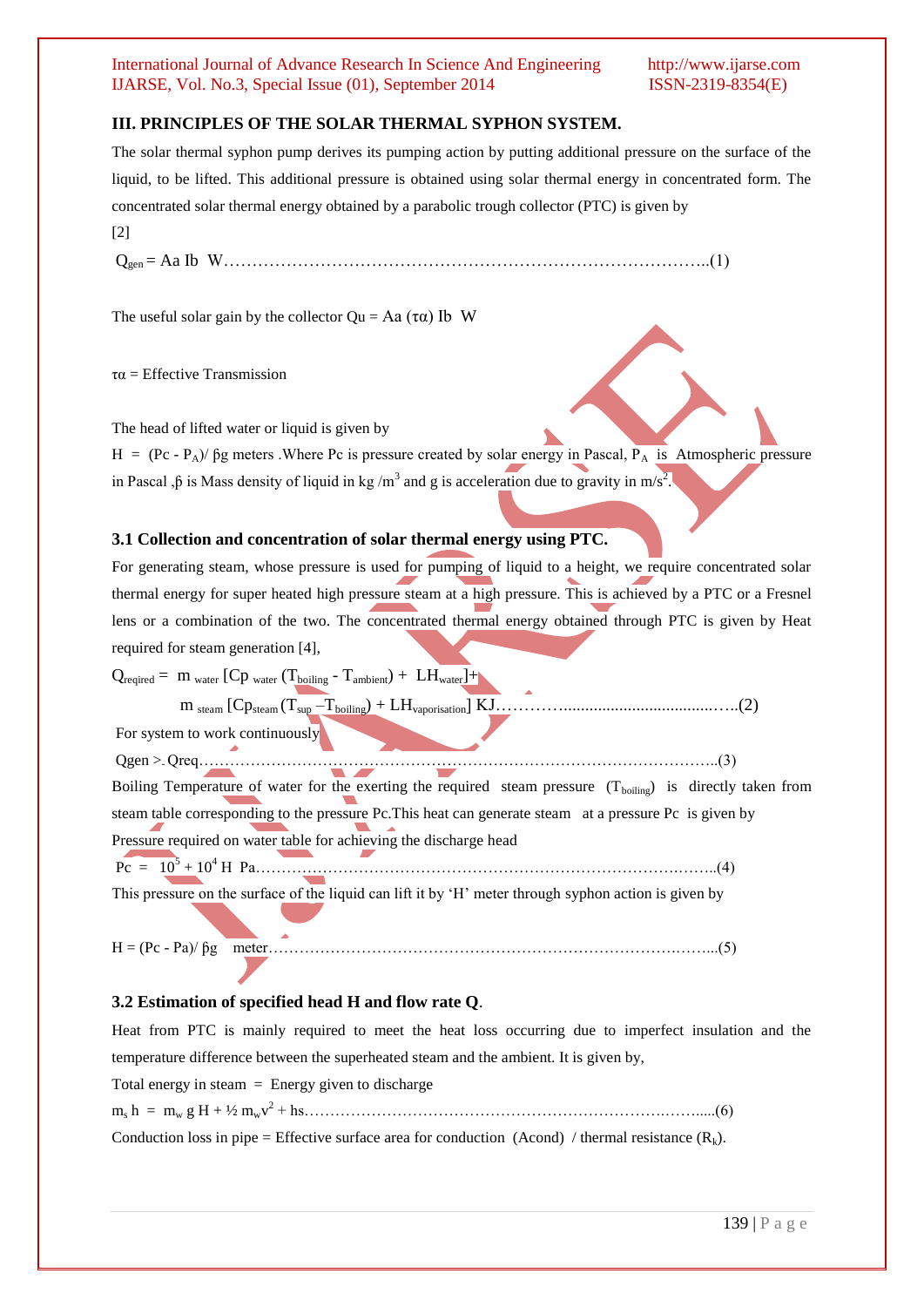# [ × ]………………………………………………………………………..…………..(7)

### **3.3 Design parameters of PTC.**

Parabolic through collector (PTC) are preferred for solar steam generation because high temperature can be obtained without any degradation of collector efficiency. The specifications of PTC shown in fig.2 of PTC design for steam generation. All design calculations provide by equations below.

Projected area for heat require = Aperture area of  $PTC = Aa m^2$ 

Solar Constant  $[2] = 1000W/m^2$  (Standard for India)

Solar radiation (Ib) = 750W/m<sup>2</sup>. (Taken average value for month of April-May)

Parabolic Aperture area of PTC = Aa m<sup>2</sup> = 550 W / Q<sub>gen</sub>.

Dimensions of PTC on the basis of aperture area,  $Aa = b \times h$ .

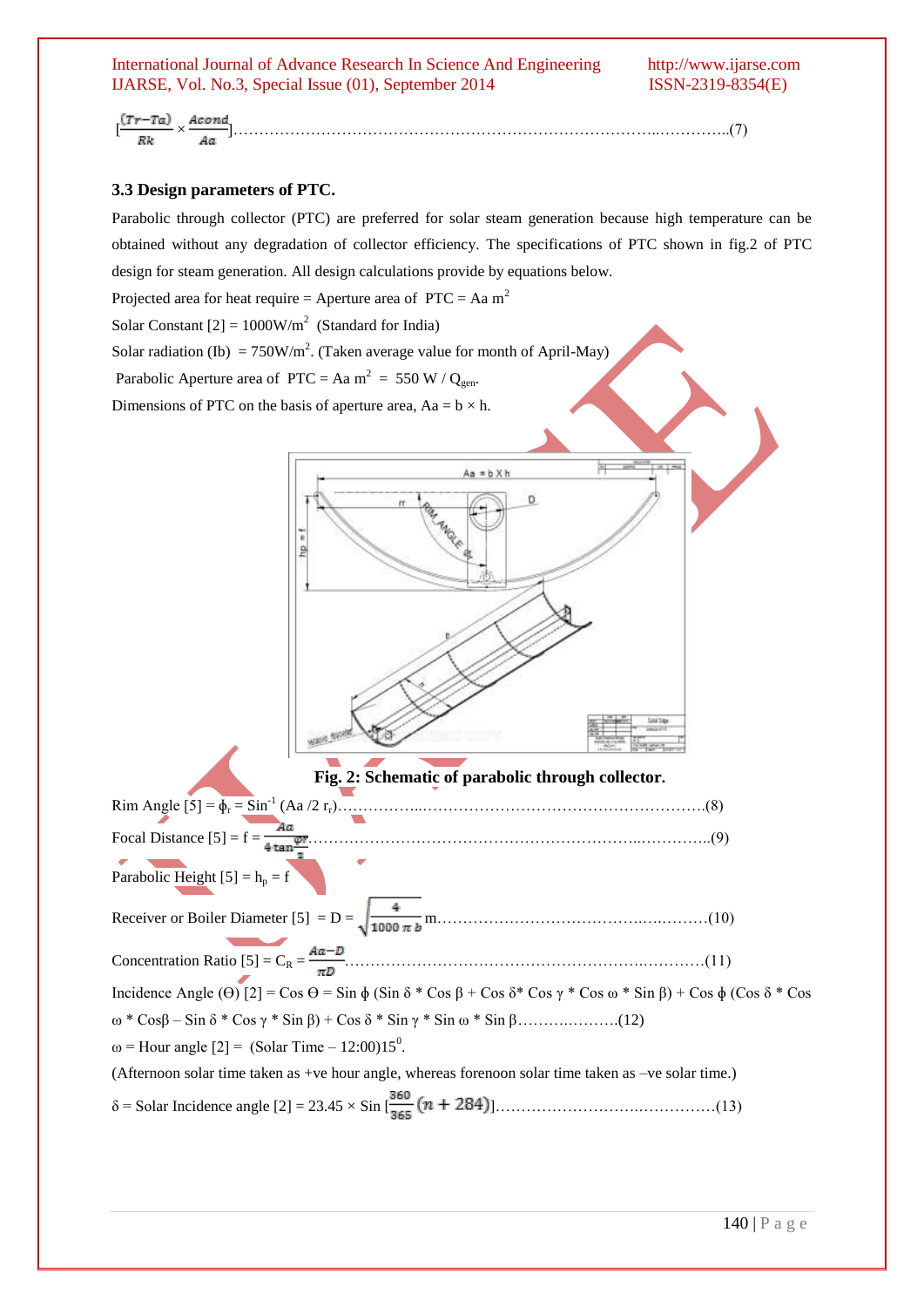### **3.4 Dimensions of STSP parts.**

### **Table-1 Dimensions of STSP**

| <b>STSP Parts</b>                                                                                                                                                                                | <b>Dimensions</b>                                                        |  |  |  |
|--------------------------------------------------------------------------------------------------------------------------------------------------------------------------------------------------|--------------------------------------------------------------------------|--|--|--|
| <b>Reflector</b>                                                                                                                                                                                 | $l = 2.44$ m, b= 1.25 m, t= 0.4 m. Aperture Area = 2.44 m <sup>2</sup>   |  |  |  |
| G.I Sheet for reflector support.                                                                                                                                                                 | $l = 2.44$ m, b= 1.25 m, t= 0.36 m.                                      |  |  |  |
| <b>Copper Water Tube</b>                                                                                                                                                                         | L = 2.44m, Diameter = 20mm, Volume = $7.6 \times 10^{-5}$ m <sup>3</sup> |  |  |  |
| <b>PVC Steam Tube</b>                                                                                                                                                                            | Diameter $=14$ mm, Thermally insulated with glass wool.                  |  |  |  |
| <b>Supporting Iron Frame</b>                                                                                                                                                                     | No. Of Arc = 5, No of Rods = $3$                                         |  |  |  |
| Arc                                                                                                                                                                                              | $t = 3$ mm, Arc length = 1.25 m                                          |  |  |  |
| <b>Rods</b>                                                                                                                                                                                      | $t = 3$ mm, $l = 2.44$ m                                                 |  |  |  |
| <b>Rivets</b>                                                                                                                                                                                    | 10 (Aluminium with head), $l = 10$ mm, diameter = 4mm.                   |  |  |  |
| <b>Mounting Nut</b>                                                                                                                                                                              | Diameter = 9mm (5mm from top and each side),                             |  |  |  |
| <b>Iron Stand</b>                                                                                                                                                                                | $l = 1.17$ m, $t = 5$ mm.                                                |  |  |  |
| <b>IV. EFFICIENCY INVOLVED.</b><br>4.1 Opto-Thermal Efficiency (I] opto-thermal)                                                                                                                 |                                                                          |  |  |  |
| $\Pi_{\text{opto-thermal}} = qu / Ib Aa = \eta_{\text{O}} - \frac{1}{Ib} \left[ \frac{(Tr - Ta)}{Rb} \times \frac{Acond}{Aa} \right] + \epsilon_{\text{F}} \left[ \frac{Tr4 - Tc4}{CR} \right].$ |                                                                          |  |  |  |
| (15)                                                                                                                                                                                             |                                                                          |  |  |  |
| $Rk$ = Thermal Resistance of Receiver or Boiler Tube =                                                                                                                                           |                                                                          |  |  |  |
| Distence Travel by conductive heat in boiler tube or recevier (x)                                                                                                                                |                                                                          |  |  |  |
| Thermal conductivity of recevier metal $(K) \times$ Condution Area $(A)$                                                                                                                         |                                                                          |  |  |  |
| <b>4.2 Thermal Efficiency (<math>\Pi</math></b> thermo-syphon)                                                                                                                                   |                                                                          |  |  |  |
| (16)<br>4.3 Over All Efficiency (I]o)<br>$\eta$ o = $\eta$ opto-thermal $\times \eta$ thermo-syphon.<br>(17)                                                                                     |                                                                          |  |  |  |

## **V. ESTIMATION OF STSP EFFICIENCY WITH PHOTOVOLTAIC PUMP EFFICIENCY.**

Efficiency of Solar Photovoltaic Pump  $(\eta_{\text{SPP}})$ 

 $\eta_{\text{SPVP}} = \eta_{\text{SPV}} * \eta_{\text{B}} * \eta_{\text{CC}} * \eta_{\text{pump}}$ 

 $\eta_{SPV} = 15\%$ 

 $\eta_{pump} = 50\%$ 

 $\eta_{\text{CC}} = 90\%$ 

 $\Pi_B = 85%$ 

Lead-acid batteries typically have columbic efficiency of 85% and energy efficiencies in order of 70 % [9]. Columbic efficiency is the ratio of number of charges that enter the battery during charging compared to the number that can be extracted from the battery during discharging [9].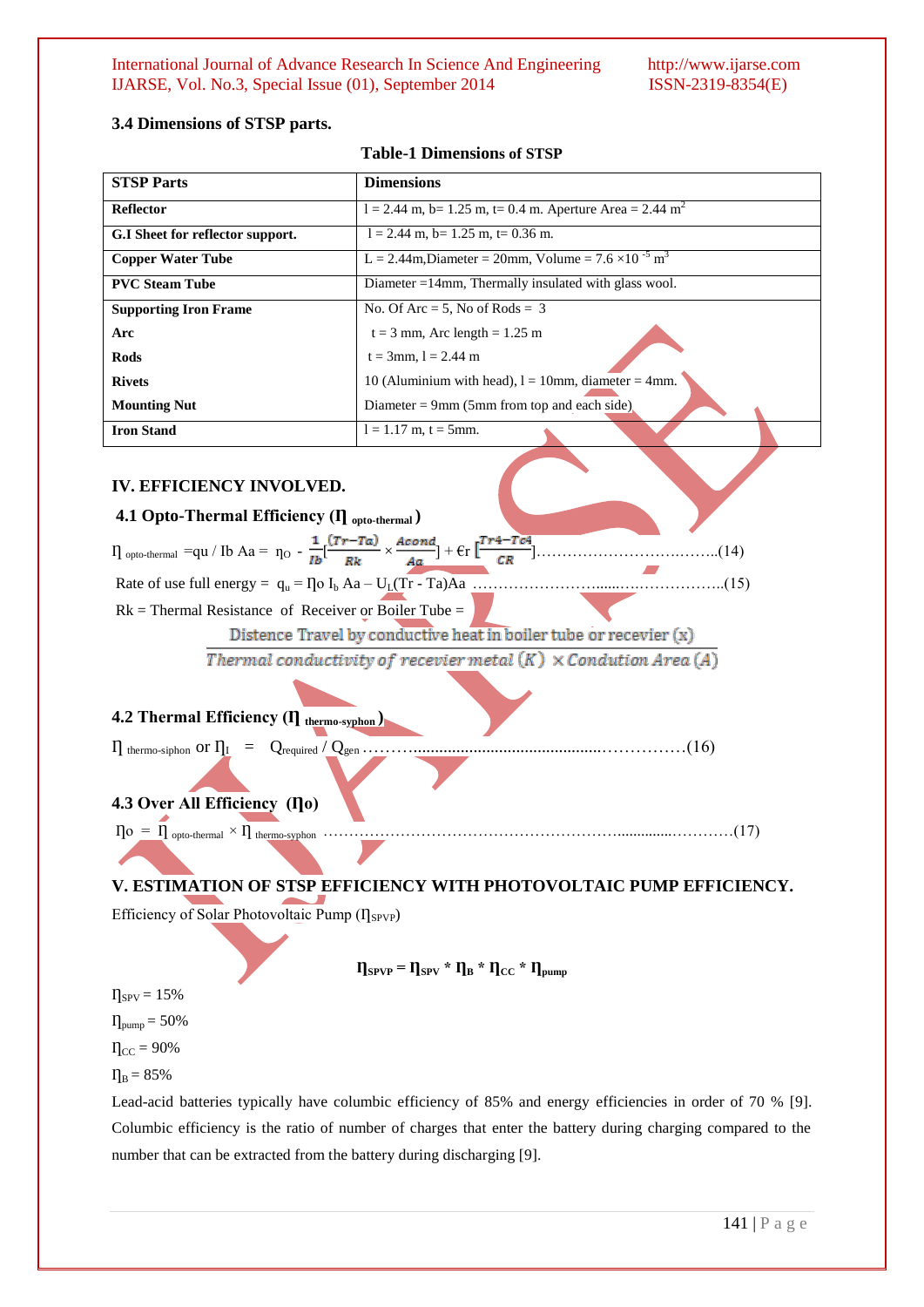$\Gamma_{\text{CC}}$  depend on the input-output level of voltage-current. DC-AC conversion efficiency as 100% but practically it is not possible because some account of heat dissipated by the passive components. Therefore, there is no way to simulate 100% charge-controller efficiency. We can assume more than 90%. Farm irrigation pumping is around 70 to 80% of total farm electricity usage [10].  $\Pi_{\text{SPVP}}$  = 15% \* 85% \* 90% \* 70% = 8.08 %

## **VI. RESULTS AND DISCUSSION.**

An experiment with the fabricated model was carried out in the month of April-May. In a mid day when the sun rays were focused on the copper boiler, the pump lifted the water from the down reservoir and sprayed a stream up to a height of 10 feet. This gave a feel that about 50% of energy was lost in reflector. A more reflective surface with better focussing power is recommended. The concept was clearly demonstrated.

The result of energy and exergy analysis of STSP shown in Table 2:

| System/Efficiency $(\% ) \rightarrow$ | $\eta_{optical}$ | $\eta_{\text{thermal}}$ or $\eta_I$ | $\Pi_{\text{overall}} = \Pi_{\text{optical}} \times \Pi_{\text{thermal}}$ |
|---------------------------------------|------------------|-------------------------------------|---------------------------------------------------------------------------|
| <b>STSP</b>                           | 75               | 46.6                                | 34.9                                                                      |
| <b>SPV Pump</b>                       |                  |                                     | 8.08                                                                      |
|                                       |                  |                                     |                                                                           |

**Table-2, STSP Efficiency results**

### **VII. CONCLUSION.**

It is possible to use direct solar thermal energy for pumping action instead of going through the photovoltaic electrical route, where the SPV pumping system overall efficiency comes to 8% against 35 % ( $\eta_{\text{out}}$  and  $\eta_I$ ) comes 75% and 46% respectively) of solar thermal syphon pump system. Apart from this significant gain in utilisation of solar energy, there is further indirect savings in energy required for production of solar photovoltaic panel. The solar thermal syphon pump would be a significant environment friendly attempt for harnessing solar energy.

The unique part of this development is that the solar thermal syphon pump has no moving parts and it is thus maintenance free.

## **VIII. ACKNOWLEDGMENT**

This project has been funded by Sharda University and we are very thankful for this.

### **REFERENCES.**

- [1] Principles of solar engineering by [Frank Kreith,](http://www.google.co.in/search?tbo=p&tbm=bks&q=inauthor:%22Frank+Kreith%22) [Jan F. Kreider,](http://www.google.co.in/search?tbo=p&tbm=bks&q=inauthor:%22Jan+F.+Kreider%22) McGraw-Hill, 1981.
- [2] Solar Energy: Principles of Thermal Collection and Storage By S.P. Sukhatme.Tata McGraw-Hill,2008.
- [3] Introduction to Fluid Mechanics by Fox & McDonald,John Wiley & Sons,2008
- [4] Basic and applied Thermodynamics by P.K.Nag,Tata McGraw-Hill, 2004
- [5] Kalogirou, S.; and Lloyd, S.Use of solar parabolic trough collectors for hot water production in Cyprus. A feasibility study. Renewable Energy 2(2): 117-124.1992.